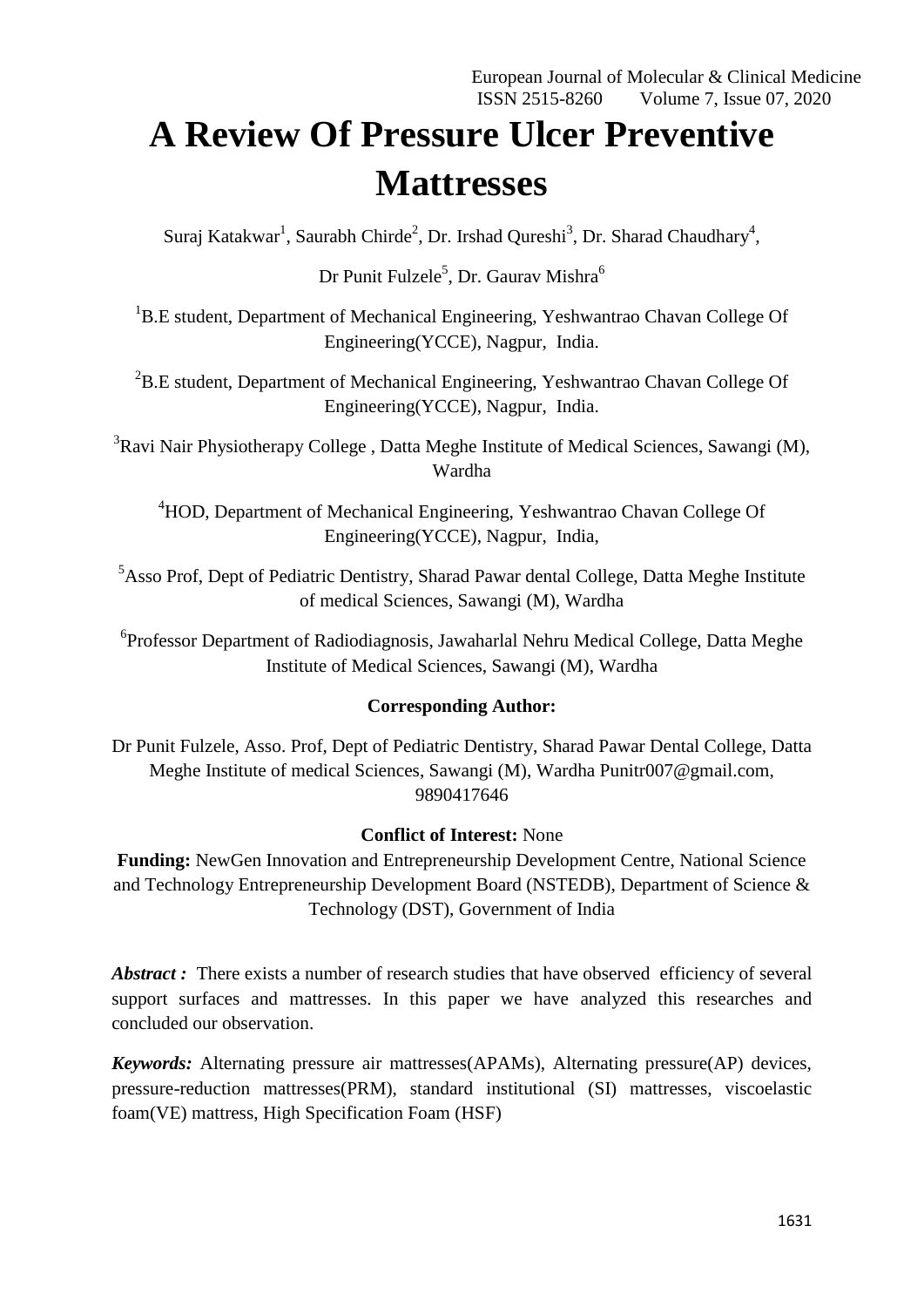## **INTRODUCTION**

Presence of pressure, moisture, shear, friction, lack of nutrition are the factors that leads to pressure ulcers. Increase in the temperature as well as pressure leads to the occurrences of bedsore (1). The critical factor is Pressure for development of ulcer as repetitive repositioning is missing to avoid skin collapse (2). Henceforth inhibition should be primarily focused on lessening of time and scale of pressure applied on the tissue (3). This is where support surfaces come in play. Support surfaces reduce pressure by redistributing it to prevent damage to tissue(4). Pressure ulcer requires techniques that optimizes pressure relief as well as well-maintained nutrition with proper wound care altogether but there is need of more effective prevention treatment and strategies(5).

Air and fluid mattresses, high specification foam mattresses, heel pressure relief devices , low-air-loss beds, medical sheepskins, wheelchair cushions, alternating pressure air mattresses (APAMs),foam overlays, etc are various different types of prevention materials available.

Constant low pressure(CLP) devices reduce pressure and shear and Alternating Pressure(AP) devices adjust according to body shape and vary pressure on body $(5)$ . The decision to use pressure reduction support surfaces is determined on the basis of risk of pressure ulcer formation, patient's comfort with surfaces and other factors such as availability of material,etc. (3). There are four stages of pressure ulcer which are identified by severity of wound(6). Sacrum and heels are the two main areas which are more prone to pressure ulcer due to weight of body and their frequent contact with the surfaces(6).Necessity and requirement of more effective prevention devices can be understood by the fact that in Netherland, pressure ulcer is third costliest disorder.

#### **REVIEW**

Beeckmana et.al. (4) carried out study to find out more effective prevention device between static air support surfaces and alternating air support surfaces. They had concluded that cost effectiveness and time required to develop pressure ulcer is more in static air pressure support surfaces making them more effective than alternating air support surfaces in pressure ulcer prevention .

Demarre L et.al. (3) in their study of comparison had concluded that there is no significant difference in probability of pressure ulcer prevention. So effectiveness of both the mattresses, i.e. alternating low pressure air mattress with multi-stage inflation and deflation and alternating low pressure air mattress with a standard single-stage inflation and deflation, are equal in pressure ulcer prevention.All the observations were made on development of stage(II-IV) pressure ulcer in (3) and (4).

In January 1997, Janeen Emery Boettger (2) had done study on replacement of standard hospital mattresses with pressure-reduction mattresses for 6 months concluded that replacement of standard hospital mattresses did not had any significant result on pressure ulcer reduction. They suggested turning or repositioning should also be use even with PRMs.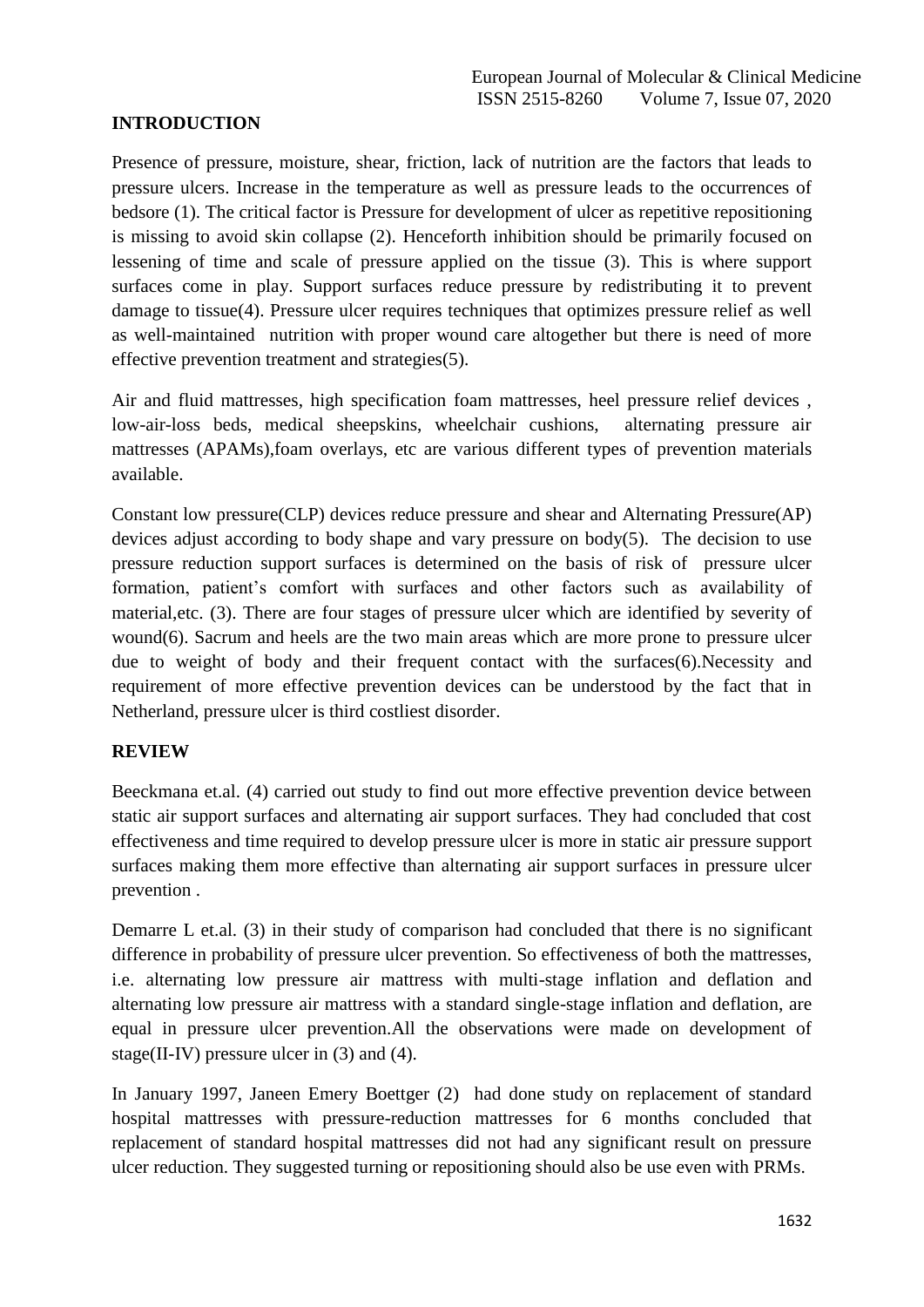Govind U et.al. (7) in their systematic review on anti-bedsore bed design concluded that alternative for traditional hospital bed is required which should automatically change pressure point at 15 minute cycle and at least support patient with weight of 100kg.

In 2001, the National Institute of Clinical Excellence (NICE) published a guideline for Pressure Ulcer Risk and Prevention (5) .This guidelines suggested to use high specification foam and alternating pressure mattress and other high-tech pressure relieving devices based on overall assessment of the individual.

Tom Defloora et.al. (8) carried out experiment in which they had classified four turning schemes :i) turning every 2 hours on a standard institutional (SI) mattress , ii) turning every 3 hours on a SI mattress, iii) turning every 4 hours on a viscoelastic foam(VE) mattress, and iv) turning every 6 hours on a VE mattress . And also included patients who had received standard preventive care. They had concluded that use of turning schemes with pressure reducing position and materials had not any significant effect on prevention of pressure ulcer Grade-I. But in contradiction to this, turning every 4 hours with pressure-reducing mattress and different positions to reduce pressure are effective in reduction of pressure ulcer grade II-IV.

In 2011, Elizabeth McInnes et.al. (9) in their Cochrane systematic review and meta-analysis of pressure-redistributing support surfaces in preventing pressure ulcers concluded that higher specification foam mattresses and sheepskins, are effective in preventing pressure ulcers. Conclusion on various constant low pressure and high tech devices as well as alternating pressure devices were unclear.

Joshua S. Mervis (10) had stated constant low pressure devices are preferred over standard foam hospital mattress. Low air loss mattress is significant in maintaining skin temperature and reducing moisture which is more effective in prevention of pressure ulcer. Medical sheepskins are beneficial over standard care. Alternating pressure mattresses delay mean time to ulceration by 11 days and cost effective in short hospital stays.

In 2006, Katrien Vanderwee et.al. (11) in their review for effectiveness of alternating pressure air mattresses came to conclusion that APAMs are effective than hospital mattresses. More studies required to evaluate comfort and conclude which APAM is doing good among other and constant low pressure mattresses.

Sandra K. Vyhlidal et.al. (12) carried out research on comparison of foam bed mattresses and foam overlays in which result favours the use of foam bed mattresses. Due to "bottoming" out" effect (foam compression) foam overlays are likely to be less effective.

Marjolein Woodhouse et.al. (13) concluded that despite of guidelines, offloading of pressure susceptible areas is irregular and not frequent.

Water mattress has very large weight compared to air mattress. There are chances of leakages which are difficult to fix. Patient must be lifted bodily in and out of bed which is difficult for nurses and care-givers(14).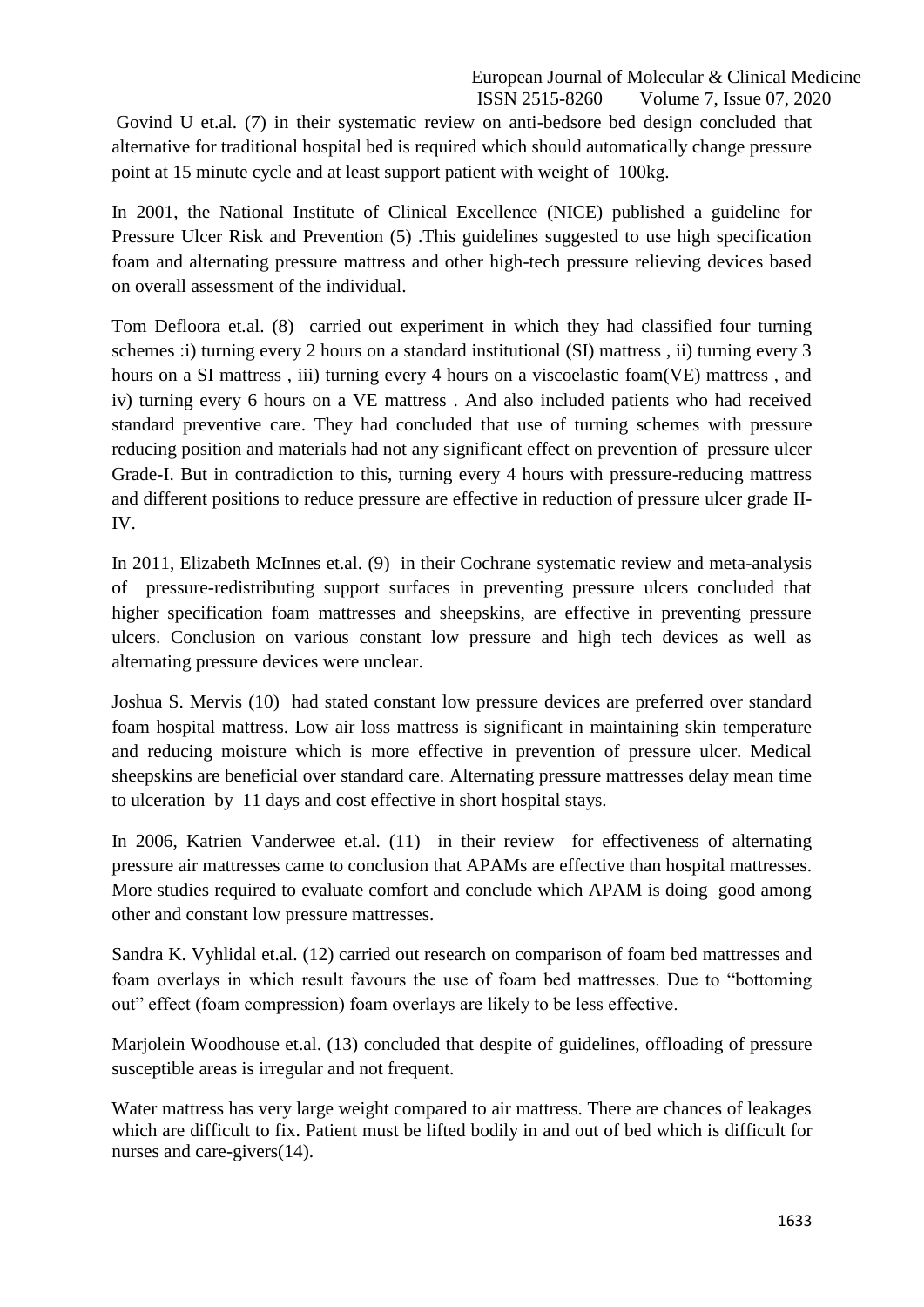Sayumi Tsuchiya et.al. (15) suggests changing body position of patient every 2 hours will help preventing pressure ulcers. Changing body position may benefit the patient but it will disrupt the patient sleep also it is a burden for nurses and caregivers. Authors also adds that inserting pillow under mattress can help to gain some natural movements and also help reducing pressure ulcers in immobile patients.

JaneNixona, et.al. (16) concluded through their randomized Controlled Trials that reposting of patient and use of specialist mattress or cushions should used for prevention of pressure ulcer. Also recommended for prevention of pressure ulcer High Specification Foam (HSF) should be used and use 'High Tech' mattresses where HSF fails.

Tom Defloor and Johan D. S. De Schuijmer(17) concluded that compared to standard operating foam mattress the foam mattress have very little pressure reducing qualities. The pressure reducing gel effect was limited. Visco-elastic polyether and polyurethane proved efficient in reducing pressure. According to them none of the mattresses were successful in prevention of pressure ulcer.

S. Derler et.al.(18) had focused more on shearing and twisting effect due to friction effect between hospital textile and skin and suggested to use textile which will be having low friction and moisture reducing properties.

Richard H.M et.al. (19) had concluded pressure ulcer's main cause in slightly different way.According to them Pressure ulcer is generated due to unrelieved compression of soft tissue for a long period of time. The major areas where pressure ulcers generate are the bony prominences, because at this places higher tissue compression takes place.

Klaus- Dieter Neander et.al. (20) got result that the patients who lay for more than 48 hours on alternating pressure mattress have generated pressure ulcers.

G.-M. Rotaru et.al. (21) also suggested repositioning of body after every 2 hours. In 1958, it was suggested that decubitus ulcer can be prevented by decreasing shear and friction. A combination of synthetic fiber materials has lead to develop water transport which has dry textile surface. This is expected to remove sweat and moisture from the interface reducing skin-textile friction and thus protecting skin under external stresses.

Martin van Leen, et.al.(22) in their result stated to use of static air overlay mattress and regular repositioning for better result. Static air cushion is also most effective for patients in wheelchair with lowest maximum contact points.

Clear-cut evidences can be reported from GBD studies(23-27). Few of the related articles were reported(28-30).

## **CONCLUSION**

Relocation of body of the patient at every 2-3 hours with pressure decrease devices is necessary for consecutive reduction of pressure ulcer. Highly specified foam mattresses and static air supports are extra effective as compare to other. But then again like others they can only delay the time of ulceration and may not be effective in ulcer prevention. Additional studies are essential to evaluate comfort and search best alternating pressure mattresses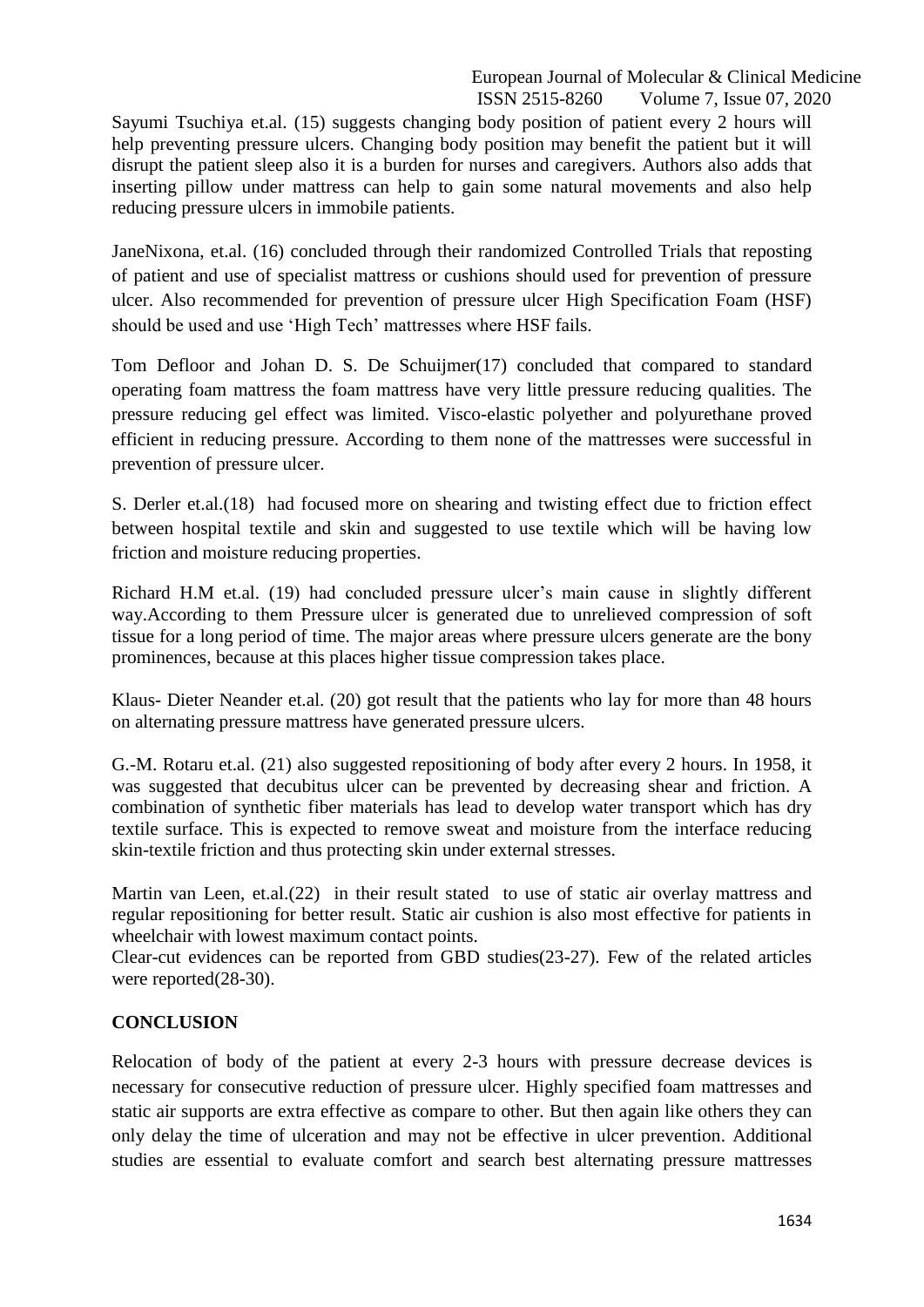among others. There is also a requirement for more reliable pressure reducing (also shear and moisture reduction) device which can alone prevent pressure ulcers.

Proposed design will be more focused on pressure susceptible areas rather than whole body. Design will be composed of both high specification foam and will also alternate pressure points for redistributing and reducing pressure with more comfort relative to other devices which gain more advantage towards prevention of pressure ulcer. It will automatically carry offloading by removing contact area from mattress which are pressure points of body at regular time interval i.e. after every 2 hours for 15 minutes.(This cycle time is also adjustable according to patients comfort and day and night time).Design will be more effective for completely immobile patients due to more focused alteration of pressure points.

#### **REFERENCES**

- [1] Raiphale GU, Godse AP, Dhotre KS, Chakor ON. A Review on Design and Development of Anti-Bedsore Bed for Patients. IOSR Journal of Mechanical and Civil Engineering (IOSR-JMCE).
- [2] Boettger JE. Effects of a pressure-reduction mattress and staff education on the incidence of nosocomial pressure ulcers. Journal of WOCN. 1997 Jan 1;24(1):19-25
- [3] Demarré L, Beeckman D, Vanderwee K, Defloor T, Grypdonck M, Verhaeghe S. Multi-stage versus single-stage inflation and deflation cycle for alternating low pressure air mattresses to prevent pressure ulcers in hospitalised patients: a randomised-controlled clinical trial. Int J Nurs Stud. 2012 Apr;49(4):416-26. doi: 10.1016/j.ijnurstu.2011.10.007. Epub 2011 Nov 5. PMID: 22056165.
- [4] Beeckman D, Serraes B, Anrys C, Van Tiggelen H, Van Hecke A, Verhaeghe S. A multicentre prospective randomised controlled clinical trial comparing the effectiveness and cost of a static air mattress and alternating air pressure mattress to prevent pressure ulcers in nursing home residents. Int J Nurs Stud. 2019 Sep;97:105- 113. doi: 10.1016/j.ijnurstu.2019.05.015. Epub 2019 Jun 8. PMID: 31234104.
- [5] Mervis JS, Phillips TJ. Pressure ulcers: prevention and management. Journal of the American Academy of Dermatology. 2019 Oct 1;81(4):893-902
- [6] Vyhlidal SK, Moxness D, Bosak KS, Van Meter FG, Bergstrom N. Mattress replacement or foam overlay? A prospective study on the incidence of pressure ulcers. Applied Nursing Research. 1997 Aug 1;10(3):111-20.
- [7] Raiphale GU, Godse AP, Dhotre KS, Chakor ON. A Review on Design and Development of Anti-Bedsore Bed for Patients.
- [8] Defloor T, De Bacquer D, Grypdonck MH. The effect of various combinations of turning and pressure reducing devices on the incidence of pressure ulcers. International journal of nursing studies. 2005 Jan 1;42(1):37-46.
- [9] McInnes E, Jammali-Blasi A, Bell-Syer S, Dumville J, Cullum N. Preventing pressure ulcers—are pressure-redistributing support surfaces effective? A Cochrane systematic review and meta-analysis. International journal of nursing studies. 2012 Mar 1;49(3):345-59.
- [10] Mervis JS, Phillips TJ. Pressure ulcers: prevention and management. Journal of the American Academy of Dermatology. 2019 Oct 1;81(4):893-902.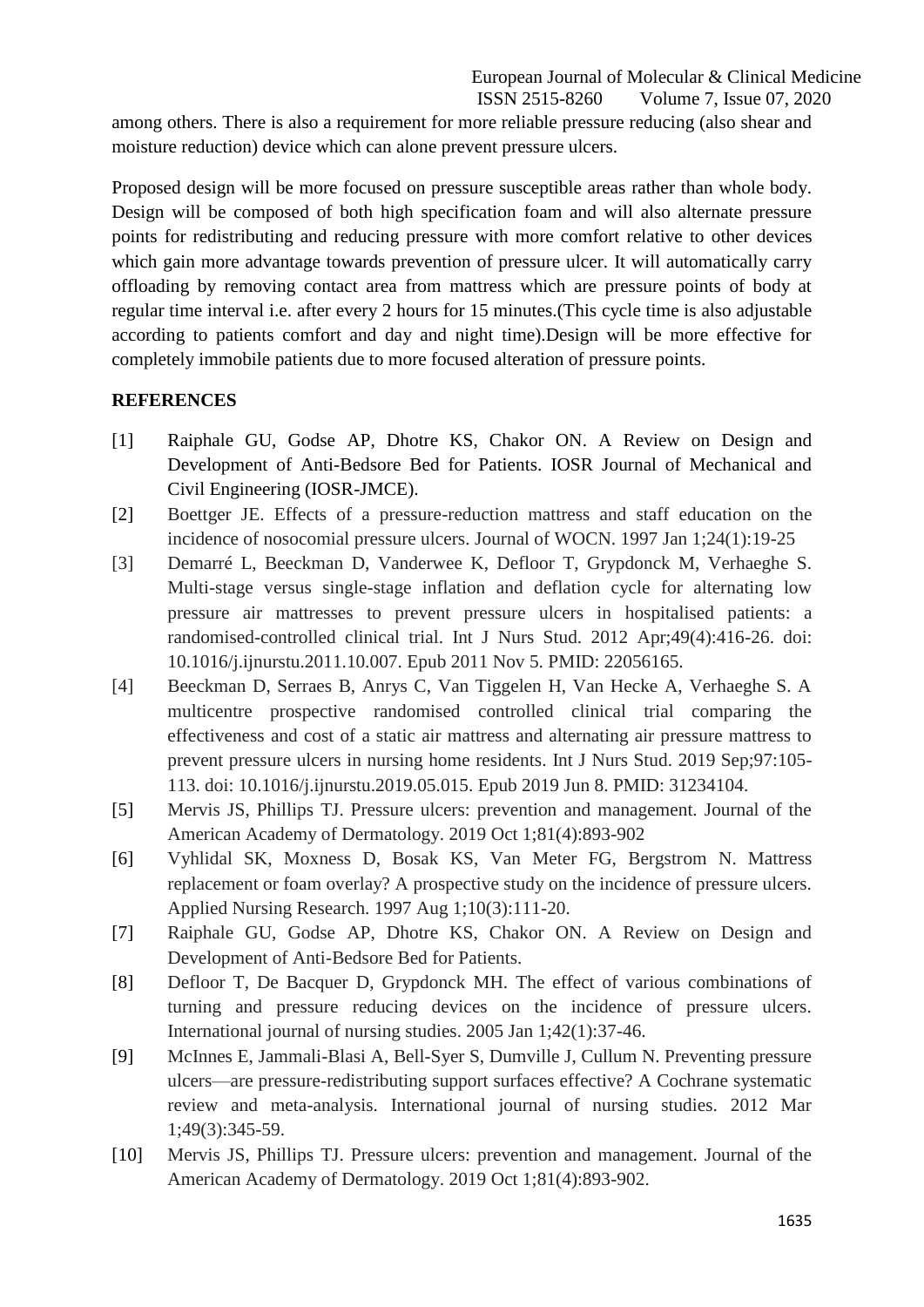- [11] Vanderwee K, Grypdonck M, Defloor T. Alternating pressure air mattresses as prevention for pressure ulcers: A literature review. International journal of nursing studies. 2008 May 1;45(5):784-801.
- [12] Vyhlidal SK, Moxness D, Bosak KS, Van Meter FG, Bergstrom N. Mattress replacement or foam overlay? A prospective study on the incidence of pressure ulcers. Applied Nursing Research. 1997 Aug 1;10(3):111-20.
- [13] Woodhouse M, Worsley PR, Voegeli D, Schoonhoven L, Bader DL. How consistent and effective are current repositioning strategies for pressure ulcer prevention?. Applied Nursing Research. 2019 Aug 1;48:58-62.
- [14] Bhattacharya S, Mishra RK. Pressure ulcers: current understanding and newer modalities of treatment. Indian Journal of Plastic Surgery. 2015 Jan;48(01):004-16.
- [15] Tsuchiya S, Sato A, Azuma E, Urushidani H, Osawa M, Kadoya K, Takamura M, Nunomi M, Mitsuoka A, Yokono TN, Sugama J. The effectiveness of small changes for pressure redistribution; using the air mattress for small changes. Journal of tissue viability. 2016 May 1;25(2):135-42.
- [16] Nixon J, Smith IL, Brown S, McGinnis E, Vargas-Palacios A, Nelson EA, Coleman S, Collier H, Fernandez C, Gilberts R, Henderson V. Pressure relieving support surfaces for pressure ulcer prevention (PRESSURE 2): clinical and health economic results of a randomised controlled trial. EClinicalMedicine. 2019 Sep 1;14:42-52.
- [17] Defloor T, De Schuijmer JD. Preventing pressure ulcers: an evaluation of four operating-table mattresses. Applied Nursing Research. 2000 Aug 1;13(3):134-41.
- [18] Derler S, Rao A, Ballistreri P, Huber R, Scheel-Sailer A, Rossi RM. Medical textiles with low friction for decubitus prevention. Tribology international. 2012 Feb 1;46(1):208-14.
- [19] Goossens RH, Rithalia SV. Physiological response of the heel tissue on pressure relief between three alternating pressure air mattresses. Journal of tissue viability. 2008 Feb 1;17(1):10-4.
- [20] Neander KD, Birkenfeld R. Alternating-pressure mattresses for the prevention of decubitus ulcers: a study of healthy subjects and patients. Intensive care nursing. 1990 Jun 1;6(2):67-73.
- [21] Rotaru GM, Pille D, Lehmeier FK, Stämpfli R, Scheel-Sailer A, Rossi RM, Derler S. Friction between human skin and medical textiles for decubitus prevention. Tribology International. 2013 Sep 1;65:91-6.
- [22] van Leen M, Hovius S, Neyens J, Halfens R, Schols J. Pressure relief, cold foam or static air? A single center, prospective, controlled randomized clinical trial in a Dutch nursing home. Journal of Tissue Viability. 2011 Feb 1;20(1):30-4.
- [23] Wang, Haidong, Kaja M Abbas, Mitra Abbasifard, Mohsen Abbasi-Kangevari, Hedayat Abbastabar, Foad Abd-Allah, Ahmed Abdelalim, et al. "Global Age-Sex-Specific Fertility, Mortality, Healthy Life Expectancy (HALE), and Population Estimates in 204 Countries and Territories, 1950–2019: A Comprehensive Demographic Analysis for the Global Burden of Disease Study 2019." The Lancet 396, no. 10258 (October 2020): 1160–1203. [https://doi.org/10.1016/S0140-](https://doi.org/10.1016/S0140-6736(20)30977-6) [6736\(20\)30977-6.](https://doi.org/10.1016/S0140-6736(20)30977-6)
- [24] Kinyoki DK, Ross JM, Lazzar-Atwood A, Munro SB, Schaeffer LE, Abbasalizad-Farhangi M, et al. Mapping local patterns of childhood overweight and wasting in